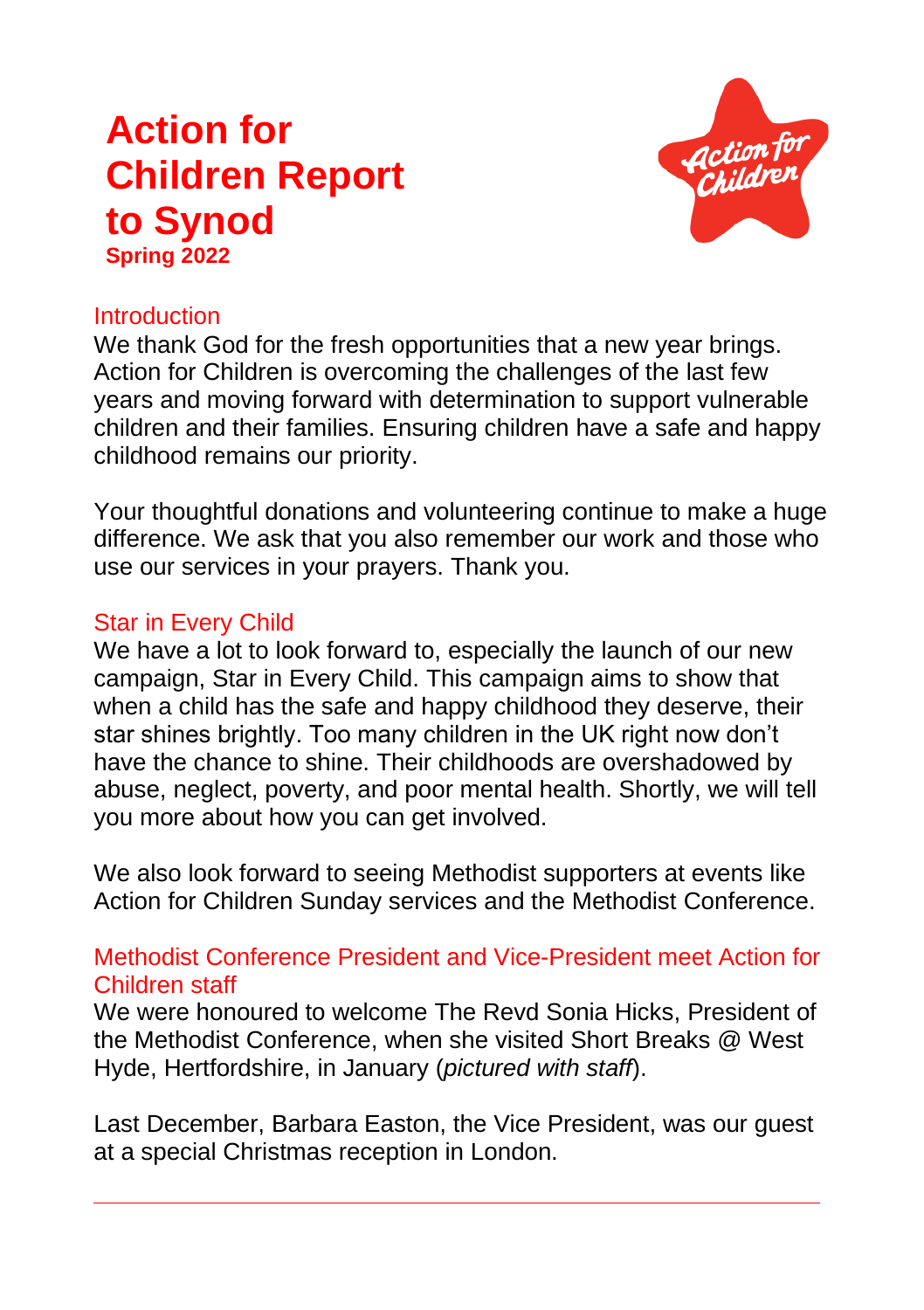West Hyde is a residential short breaks service for young people with learning disabilities, physical disabilities, and complex health needs. It provides day and overnight care after-school, at weekends



and in school holidays. Short breaks give families time away from demanding caring responsibilities and supports the young person to make friends and learn independence skills.

Revd Hicks (*pictured with staff*) toured the service and saw how Methodist support helps make a difference. She said, "What I've really found moving…

is just the sense of family that exists here. All the staff… are passionate about the work that Action for Children is doing here and the care that they offer to the young people who use this service. I have been absolutely amazed by that. I wish it could be replicated in every part of the Methodist family."

We are grateful for Rev Hicks' and Barbara's passionate support for the charity's work.

# 3Generate Health and Well-being Centre



Action for Children staff helped run some activities at the 3Generate Conference for 8 to 23-year-olds in October 2021.

Collaborating with a Methodist youth worker and youth representatives, our mental health support workers ran the Health and Wellbeing Centre. Young people dropped-in for group or individual

activities that support their mental wellbeing e.g., colouring, crafts, journaling, talks and creating their own self-care kit.

In the Town Hall, we consulted young people about how they would like to be involved in decisions that affect their lives. They gave lots of useful feedback which will help shape our Children and Young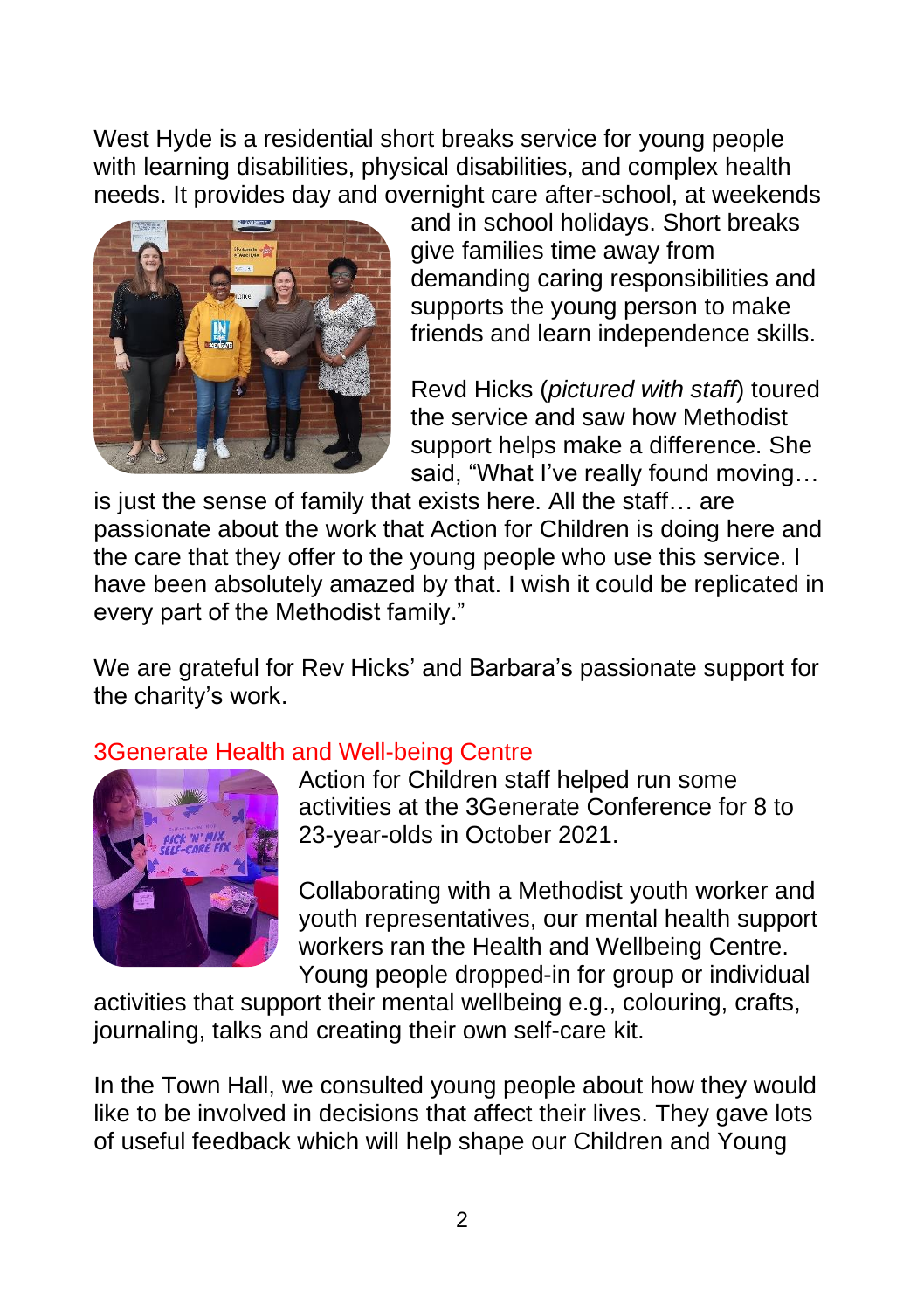People's Participation Strategy. We also delivered a workshop for children, youth and family workers.

It was an excellent collaboration with Methodists, which staff thoroughly enjoyed. We look forward to other opportunities to support Methodist youth.

#### Campaign for increases children's services funding

After years of campaigning for increased funding for children's services, and support for families with the youngest children, we were pleased with many of the commitments made in government's Spending Review in the autumn. The Chancellor increased grant funding for local authorities and announced funding packages for family hubs and for vital early years services.

But the work doesn't stop there: we're now aiming to ensure that these services reach as many families as possible, and that they are supported with long-term, sustainable funding for years to come. You can read our **[blog](https://bit.ly/budget21Blog)** for more details.

# Calls to Prime Minister to tackle child poverty

Despite positive Spending Review announcements, many children are still facing a very difficult year ahead. The recent cuts to Universal Credit, combined with the unfolding cost of living crisis, are devastating families across the UK. Our frontline staff have told us that child poverty levels are at the worst they can remember. We have supported thousands of families desperate to keep their children warm, clothed and well-fed.

We're calling on the government to take urgent steps to end child poverty, by increasing the child element of Universal Credit and making sure that benefit changes reflect the rising costs of living. You can sign our open to the Prime Minister here: [https://bit.ly/PM-](https://bit.ly/PM-Poverty)**[Poverty](https://bit.ly/PM-Poverty)**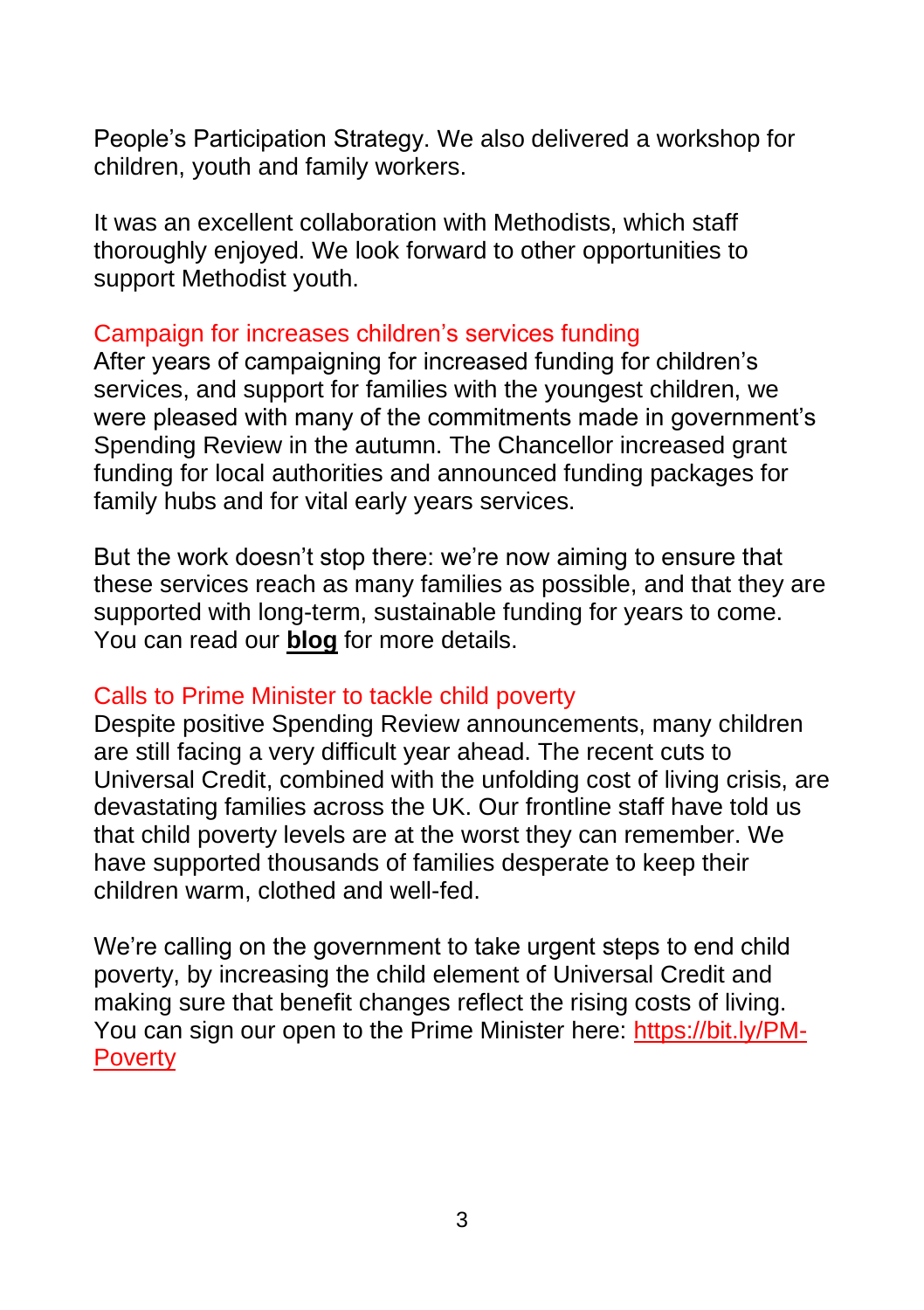# **Craftivism**

Last September, we invited Methodists to take part in a craftivism activity to urge their MPs to commit to making children a personal priority.

Over 50 people signed up to make stars and send them to their MPs with a letter. We were pleased to receive responses from some MPs, including Sajid Javid, MP for Bromsgrove and Secretary of State for Health and Social Care at the time.



We are considering what we learnt and how we will involve supporters in future. If you would like a direct invitation to take part, please email [karis.kolawole@actionforchildren.org.uk](mailto:karis.kolawole@actionforchildren.org.uk)

#### Secret Santa raises almost £900K in 2021

Our Christmas campaign, Secret Santa, was a huge success, raising an amazing £860K so far. We would like to thank existing Secret Santas and those who signed up for the very first time.

The donations help us support families who are struggling to afford the basics, like food and clothes. More than four million children in the UK are locked in poverty, and this affects many aspects of their lives – including, their mental health and ability to learn.

# Action for Children Sunday on 10 July

The pandemic prevented many churches from marking Action for Children Sunday in the last two years. We were touched by the thoughtfulness of churches that found other ways to support our work. This year it falls on 10 July, but churches can mark it on another Sunday if that is more convenient. We are working on worship material that we hope will work for both online and in-person services.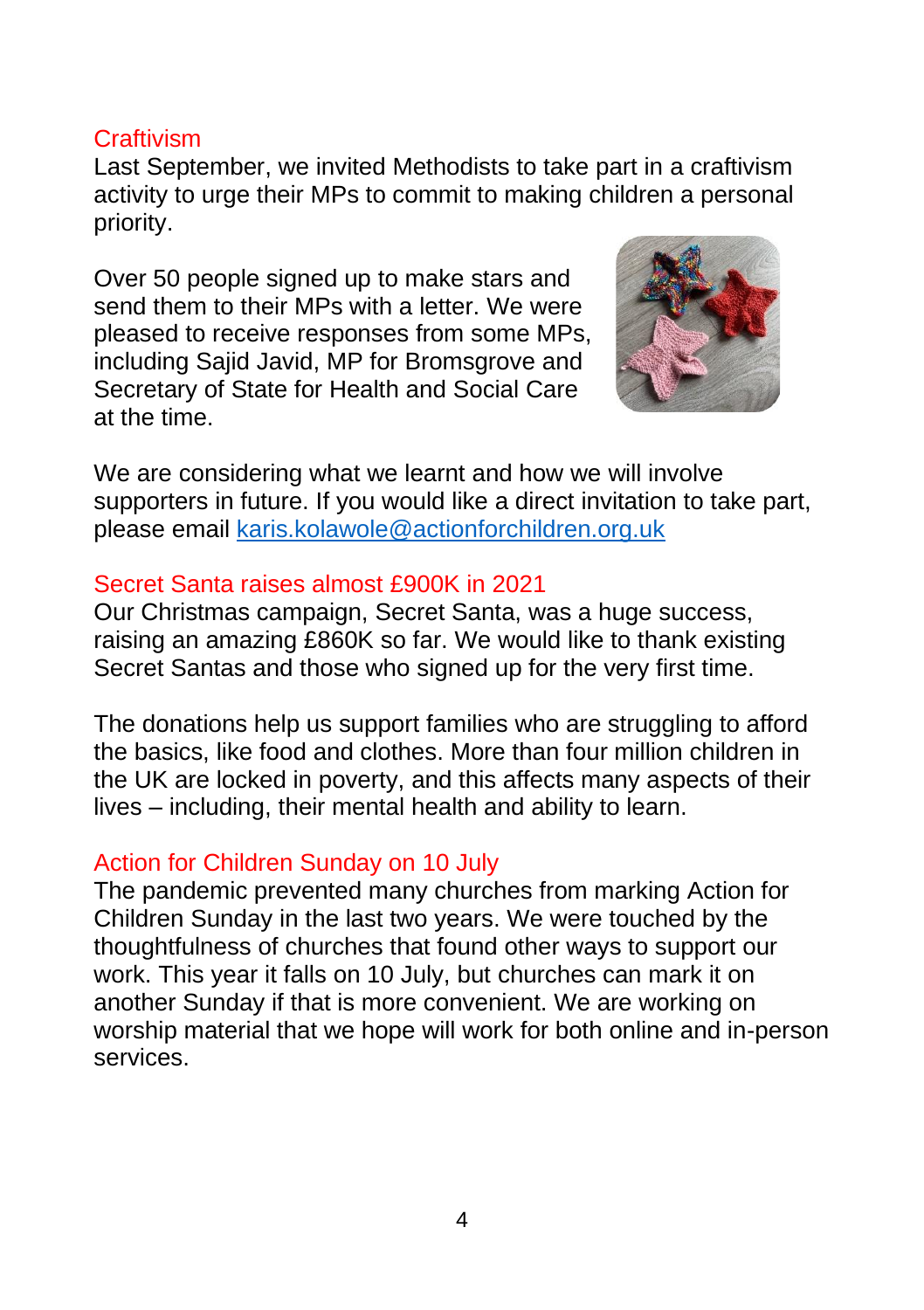## New charity partnership with Iceland Foods



We are pleased to let you know that Iceland Foods has chosen us to be its charity partner for 2022. The ambitious partnership will see lots of exciting activities in communities across

the UK. Iceland has a massive presence with 1,000 stores and 30,000 staff across the country.

The food retailer first started supporting us through our 2020 Secret Santa campaign when it made all its staff Secret Santas, donating £280,000 to our Emergency Fund. In 2021, it generously increased its Secret Santa support to create a £300,000 Winter Fund supporting children, young people and families.

Last year, we also made a bid to become Morrison's charity but sadly lost out. We appreciate the efforts of Methodists who visited their local store to encourage staff to vote for us.

#### Count Your Blessings Lent resource

Please join us on a 40-day journey during Lent to learn and pray about our work and donate to help us reach more children. We have produced a resource, which is available to download from our website: [https://bit.ly/FaithFR](https://eur03.safelinks.protection.outlook.com/?url=https%3A%2F%2Fbit.ly%2FFaithFR&data=04%7C01%7CKaris.Kolawole%40actionforchildren.org.uk%7C9cfeaa52db8e47b3759b08d9ea4e2664%7C472f2d2100a94fe28b1451e21d7e6f9f%7C0%7C0%7C637798443628846742%7CUnknown%7CTWFpbGZsb3d8eyJWIjoiMC4wLjAwMDAiLCJQIjoiV2luMzIiLCJBTiI6Ik1haWwiLCJXVCI6Mn0%3D%7C3000&sdata=EKWzi9ADTvPLiJjp8p0NBGwsuUIV2FfXd5jsIKZTOnw%3D&reserved=0)



#### **Giant Wiggle Yoga**

Giant Wiggle, our fun-filled sponsored activity for children, in partnership with The Very Hungry Caterpillar™ is back. Children and adults can sign up to an exclusive wellbeing yoga session.

The Giant Wiggle is pre-recorded, so you can take part at any time during the month. It features Becky from Little Yoga Stars UK, a cook-along with a chef from one of our nurseries and CBeebies star Andy Day reading The Very Hungry Caterpillar.

To sign up for a free digital pack full of activities, visit: actionforchildren.org.uk/giantwiggleyoga.